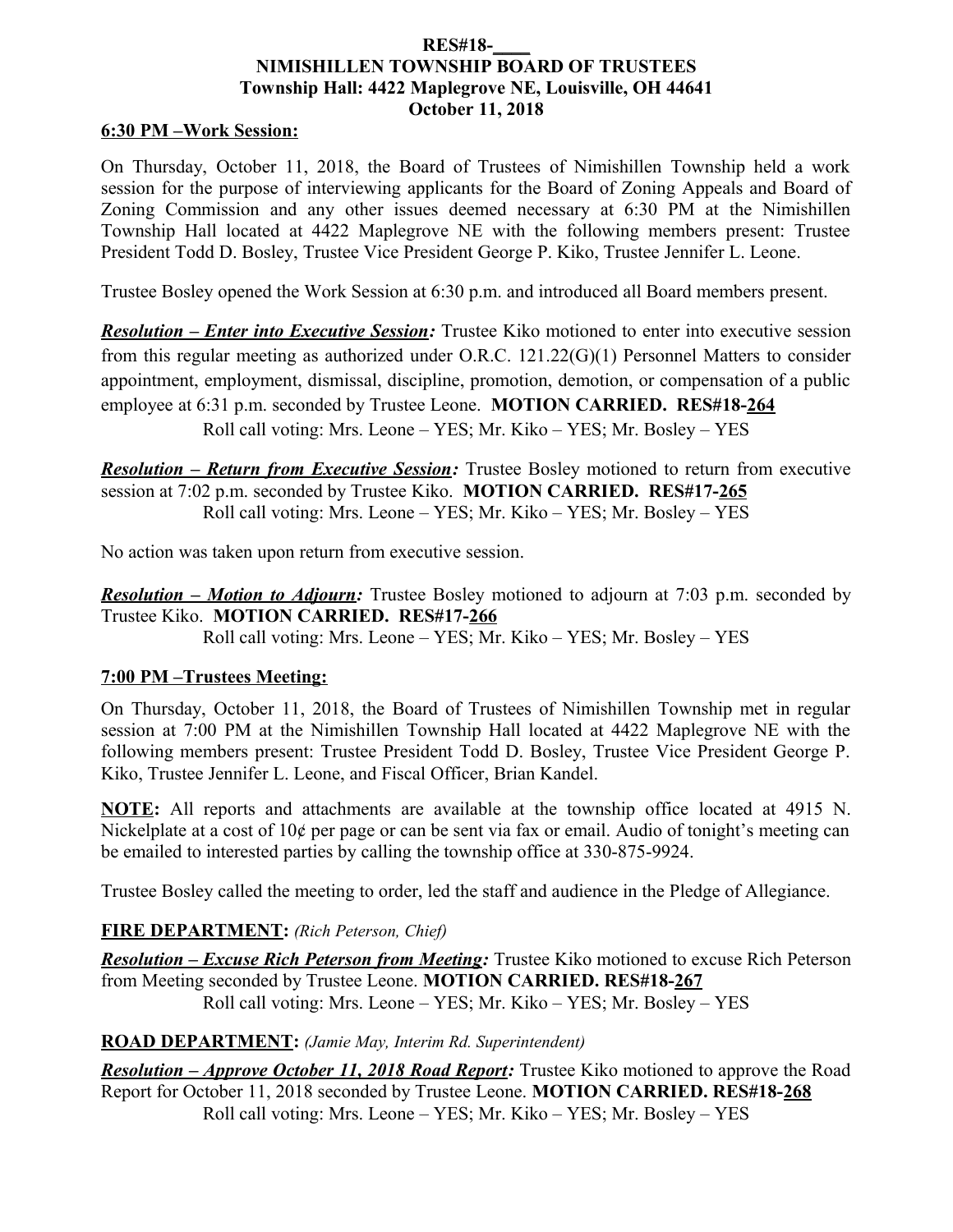*Trustees Minutes – 2018, October 11 (Cont.)*

Discussion – Interim Road Superintendent Jamie May informed the Board they are waiting on the supplies to come in for the Northlawn crossover. Discussion followed.

## **ZONING DEPARTMENT:** *(Jeff Shipman, Zoning Inspector)*

*Resolution – Approve October 11, 2018 Zoning Report:* Trustee Kiko motioned to approve the Zoning Report for October 11, 2018 seconded by Trustee Leone. **MOTION CARRIED. RES#18- 269**

Roll call voting: Mrs. Leone – YES; Mr. Kiko – YES; Mr. Bosley – YES

*Resolution – Approve September 2018 Zoning Report for Stark County Auditor: Trustee Kiko* motioned to approve the September 2018 Zoning Report for Stark County Auditor seconded by Trustee Leone. **MOTION CARRIED. RES#18-270**

Roll call voting: Mrs. Leone – YES; Mr. Kiko – YES; Mr. Bosley – YES

Discussion – Trustee Bosley informed the audience the Board just had a meeting for interviews for applicants for the Board of Zoning Commission and the Board of Zoning Appeals.

*Resolution – Hire Randy Donaldson to the Board of Zoning Appeals for a term to expire 12/31/2021:* Trustee Kiko motioned to Hire Randy Donaldson to the Board of Zoning Appeals for a term to expire 12/31/2021 seconded by Trustee Leone. **MOTION CARRIED. RES#18-271** Roll call voting: Mrs. Leone – YES; Mr. Kiko – YES; Mr. Bosley – YES

*Resolution – Hire Richard Linder to the Board of Zoning Commission for a term to expire 12/31/2022:* Trustee Kiko motioned to Hire Richard Linder to the Board of Zoning Commission for a term to expire 12/31/2022 seconded by Trustee Leone. **MOTION CARRIED. RES#18-272** Roll call voting: Mrs. Leone – YES; Mr. Kiko – YES; Mr. Bosley – YES

*Resolution – Hire Randy Lombardi to the Board of Zoning Appeals Alternate for a term to expire 12/31/2020:* Trustee Kiko motioned to Hire Randy Lombardi to the Board of Zoning Appeals Alternate for a term to expire 12/31/2020 seconded by Trustee Leone. **MOTION CARRIED. RES#18-273**

Roll call voting: Mrs. Leone – YES; Mr. Kiko – YES; Mr. Bosley – YES

Discussion – Trustee Bosley stated Zoning Inspector Jeff Shipman brought up an interesting point and recommended to the Board about appointing a  $2<sup>nd</sup>$  alternate to the Board of Zoning Appeals. After a brief discussion, the Board agreed.

*Resolution – Hire Kyle Fausnight to the Board of Zoning Appeals Alternate: Trustee Kiko* motioned to Hire Kyle Fausnight to the Board of Zoning Appeals Alternate seconded by Trustee Leone. **MOTION CARRIED. RES#18-274**

Roll call voting: Mrs. Leone – YES; Mr. Kiko – YES; Mr. Bosley – YES

Discussion – The Board held a discussion on when the new alternate position's term would expire.

Discussion – Zoning Inspector Jeff Shipman asked the Board if anything has come back from Regional Planning about the new codes. The Board said no.

**FISCAL OFFICER:** *(Brian Kandel)*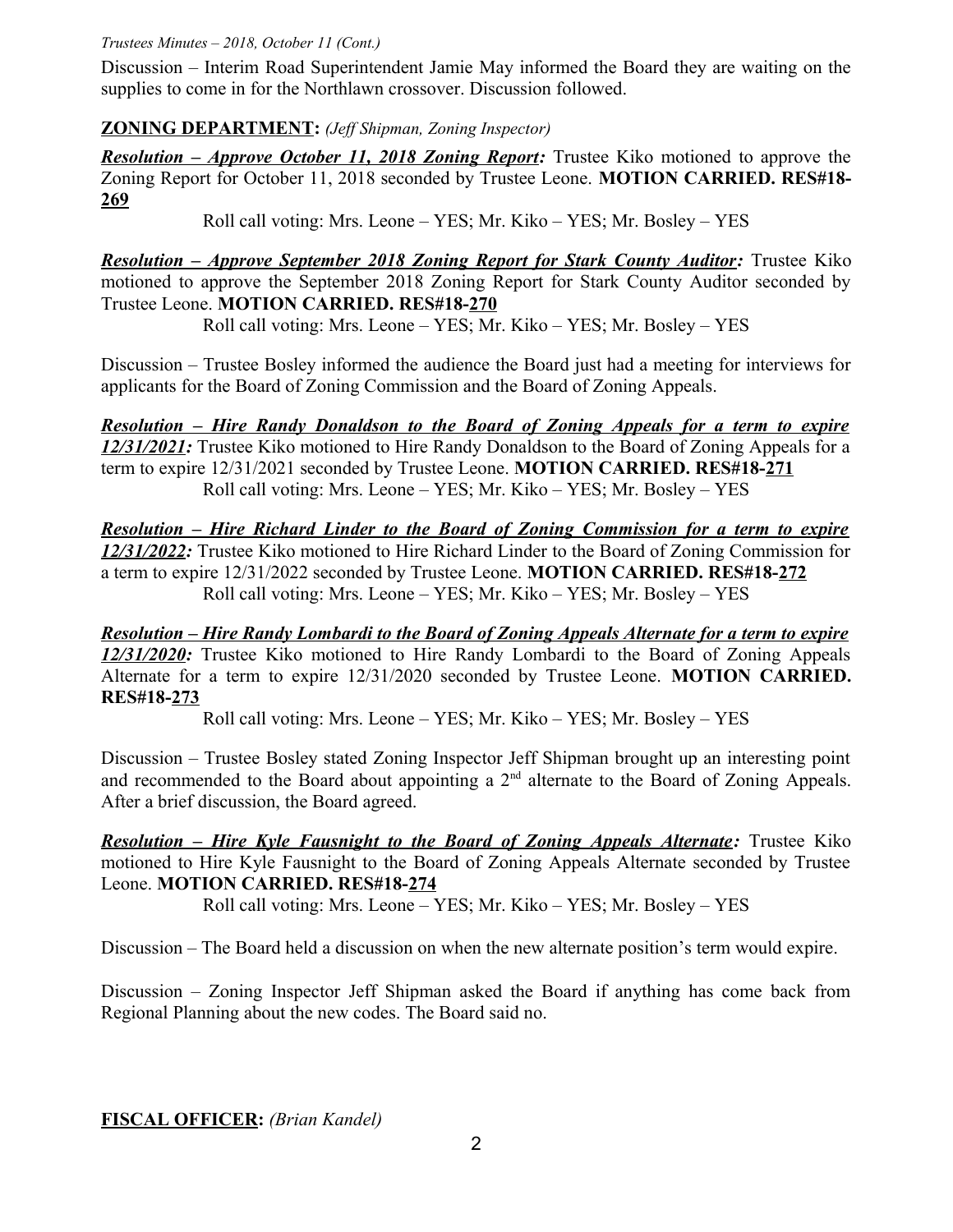*Trustees Minutes – 2018, October 11 (Cont.)*

Discussion – Fiscal Officer Brian Kandel asked the Board to accept the amounts and rated as determined by the Budget Commission and authorize the necessary tax levies and certify them to the Stark County Auditor. Fiscal Officer Kandel stated the tax collections will be in 2019.

*Resolution – Accept the amounts and rates as determined by the Budget Commission and authorizing the necessary tax levies and certifying them to the Stark County Auditor:* Trustee Kiko motioned to accept the amounts and rates as determined by the Budget Commission and authorizing the necessary tax levies and certifying them to the Stark County Auditor seconded by Trustee Leone. **MOTION CARRIED. RES#18-275**

Roll call voting: Mrs. Leone – YES; Mr. Kiko – YES; Mr. Bosley – YES

# **CONCERNS OF CITIZENS:**

*Donna Fuller of 5857 Rosedale* stepped to the podium regarding:

- Mosquito Spraying
- Zoning Concern Changes to the fences section
- Building new homes

Discussion – Ms. Fuller held a discussion with the Board about how the Township gets on the list for mosquito spraying. Ms. Fuller informed the Board she contacted the Health Dept. and they informed her the neighborhood was not on the list for mosquito spraying. The Board informed the Board the Health Dept. sent an email to the Township regarding mosquito spraying. Ms. Fuller held a discussion with the Board regarding her concerns about fences, when the fences section will be changed in the Zoning Book, and about people building new homes and adding pipe to their ditches/culverts. Discussion followed.

*Jim Duplain of 4320 Swallen* stepped to the podium regarding:

- Complaint large tree on neighbor's property
- $\bullet$  High grass complaint 4344 Swallen
- Road Work Signs on Swallen

Discussion – Mr. Duplain informed the Board about his concern of high grass and a large tree on his neighbor's property. Mr. Duplain asked Interim Road Superintendent Jamie May about the Road Work Signs on Swallen still and if they can be taken down. Mr. May stated he doesn't know why they are still up. Discussion was held regarding the Road Work Signs. The Board informed Mr. Duplain the signs belong to the State. Discussion followed.

*Alice Allman of 5951 Schloneger.* stepped to the podium regarding:

• Neighbor Concern

Discussion – Ms. Allman informed the Board her neighbor has started to clean up the property but still nothing has been done about the tree fence. Discussion followed.

## **Bob Kraus of 7506 Bentler Ave.** stepped to the podium regarding:

• Neighbor Concern

Discussion – Mr. Kraus informed the Board his neighbor will not cut the grass around the fence that is on the property line. After discussion, Zoning Inspector Jeff Shipman stated Mr. Kraus gave him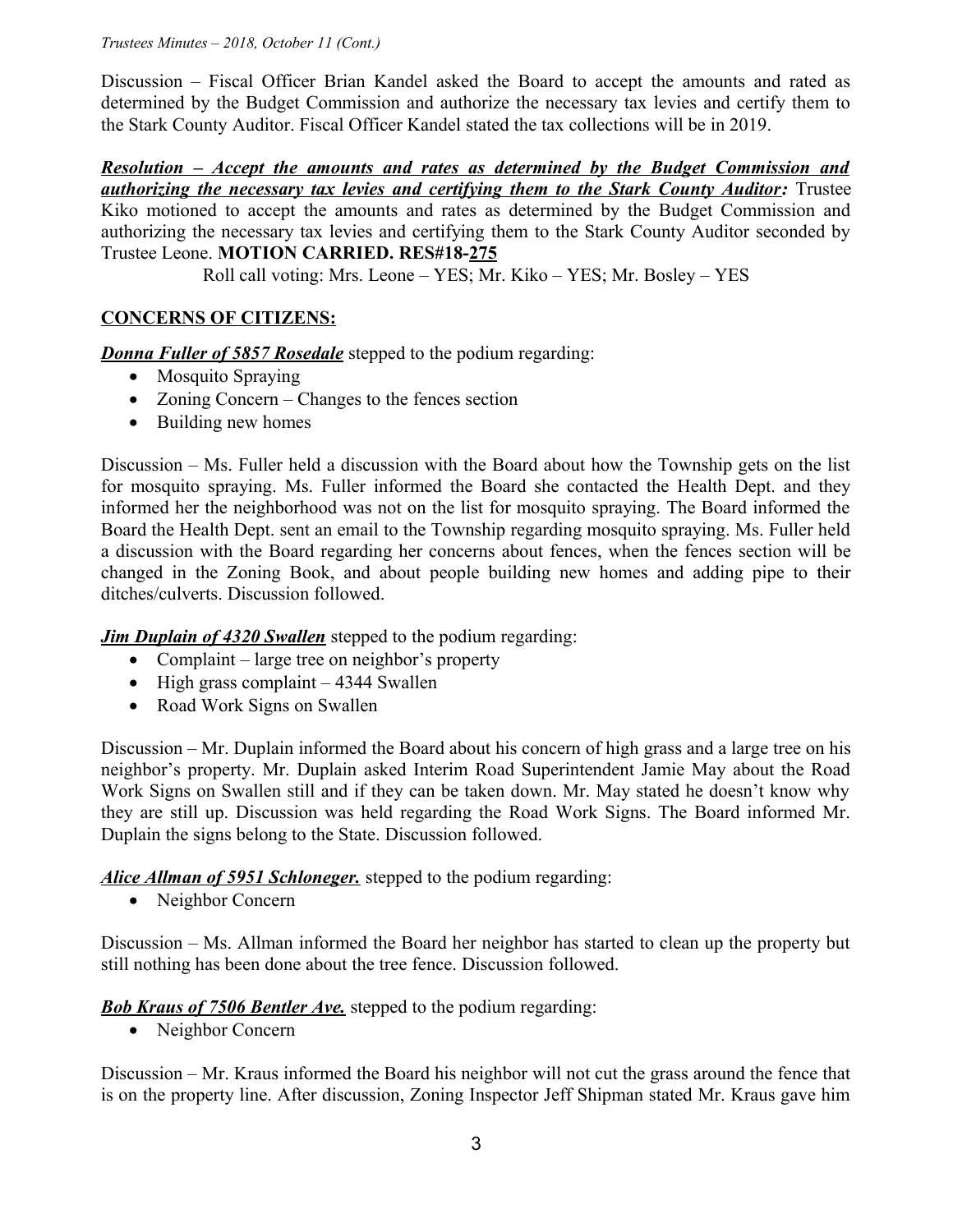### *Trustees Minutes – 2018, October 11 (Cont.)*

a letter to send to his neighbor allowing him permission to go on his property to clean up the fence. Mr. Shipman informed the Board he will mail the neighbor this letter.

## **TRUSTEES:** *(George Kiko, Jennifer Leone, Todd Bosley)*

Discussion – Interim Road Superintendent Jamie May informed the Board he went out to Francesca a couple of times and he took an 18-inch pipe out and set it in the ditch. Mr. May informed the Board there is no way it can work with that size of pipe, it is too big. Mr. May stated he tried a 15 inch pipe and that is still too big. Trustee Leone stated she is waiting for an opinion from the Prosecutor that she sent on July 23, 2018 to see what we can and can't do. Discussion followed. *Donna Fuller of 5857 Rosedale* stepped to the podium regarding:

• Francesca St. Pipe Project

Discussion – Ms. Fuller expressed to the Board about how this project needs to be done. Discussion followed.

### *Bob Kraus of 7506 Bentler Ave.* stepped to the podium regarding:

• Francesca St. Pipe Project

Discussion – Mr. Kraus expressed to the Board his opinion on what should be done for this project.

Discussion – The Board held a discussion regarding the Francesca St. Pipe Project. Trustee Bosley stated the Board should wait for the Prosecutor's opinion and go from there.

Discussion – The Board held a discussion about advertising for the seats on the Board of Zoning Commission and the Board of Appeals that will expire at the end of the year. The Board decided to have applications due by Friday, December 7, 2018.

 *Resolution – Advertise for one seat on BZC and one seat on BZA both expiring on 12/31/2018* Trustee Kiko motioned to advertise for one seat on BZC and one seat on BZA both expiring on 12/31/2018 seconded by Trustee Leone. **MOTION CARRIED. RES#18-276** Roll call voting: Mrs. Leone – YES; Mr. Kiko – YES; Mr. Bosley – YES

 *Resolution – Approve Minutes for September 27, 2018 Meeting:* Trustee Kiko motioned to approve the written minutes for September 27, 2018 Meeting seconded by Trustee Bosley. **MOTION CARRIED. RES#18-277**

Roll call voting: Mrs. Leone – YES; Mr. Kiko – YES; Mr. Bosley – YES

*Resolution – Approve Purchase Orders, Financial Report and Pay Bills:* Trustee Kiko motioned to approve all purchase orders, financial report and pay bills in the amount of \$23,423.00 seconded by Trustee Leone. **MOTION CARRIED. RES#18-278**

Roll call voting: Mrs. Leone – YES; Mr. Kiko – YES; Mr. Bosley – YES

### *Joanne Moody of 7018 Pilot Knob* stepped to the podium regarding:

• Township Newsletter

Discussion – Ms. Moody expressed to the Board about how the Township Newsletter needs to be completed and mailed out as soon as possible. Trustee Kiko informed Ms. Moody the Board is looking at the  $1<sup>st</sup>$  of the year and they are thinking January and June to send them out. Discussion followed.